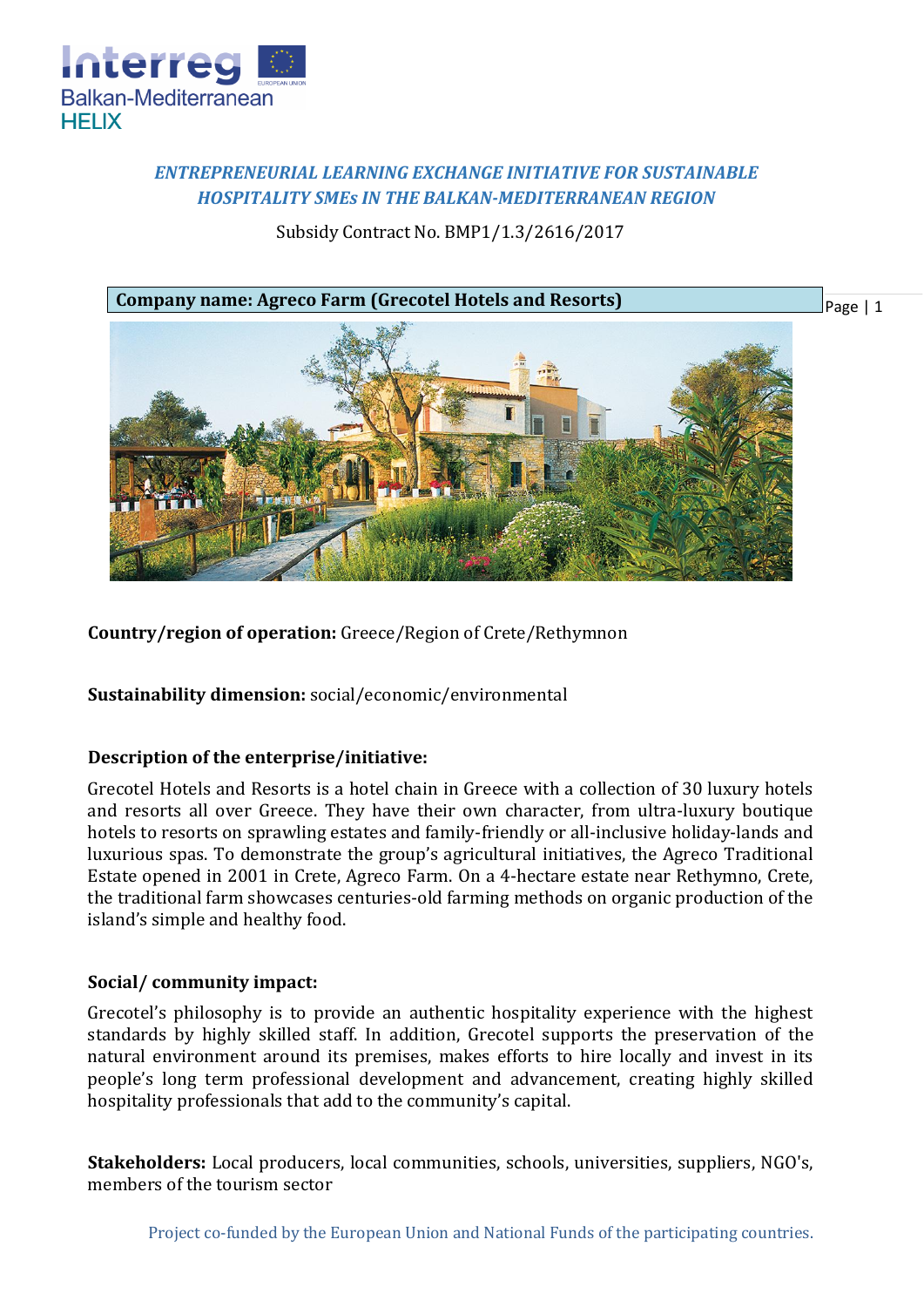

# **Approach applied:**

Agro-touristic approach

#### **Innovation applied:**

Page | 2

The Agreco Farm an experience of 'live life' in an organic farm. "Play Farmer for the Day" is an activity at the Agreco Farm where each visitor learns just how it feels to make and eat home-made traditional Cretan food. The 'hands-on' experience includes:

- Preparing stuffed vegetables.
- Making farmhouse bread and baking it in the wood-burning oven.
- Visiting the wine press to taste organic wines and see where grapes are pressed by foot in the autumn.
- The raki still that produces Crete's famous tsikoudia.
- Picking vine leaves to make the famous Greek dolmadakia.
- Picking vegetables from the organic gardens to enjoy later.
- Collecting hen eggs to make village-style scrambled eggs.
- Milking the goats and helping shear the sheep
- Making Cretan cheese pies



# **Sustainability of the business model:**

The agro-touristic model promoted by the hotel can bring many economic and noneconomic benefits for farmers, visitors and communities. On the one hand, the visitors can enjoy recreation and leisure agricultural activities, while, on the other hand, the entrepreneurs have the opportunity to increase their income, maximize the productivity of farm resources through their recreational use and diversify their business by providing touristic services. In this sense, local natural and cultural heritage -based on agriculture- is preserved and the local community is economically enhanced (increase of local employment and promotion of local businesses, such as restaurants and shops) (Broccardo et al, 2017; Tew & Barbieri, 2012), while, at the same time, education and environmental awareness is promoted (Zoto et al, 2013).